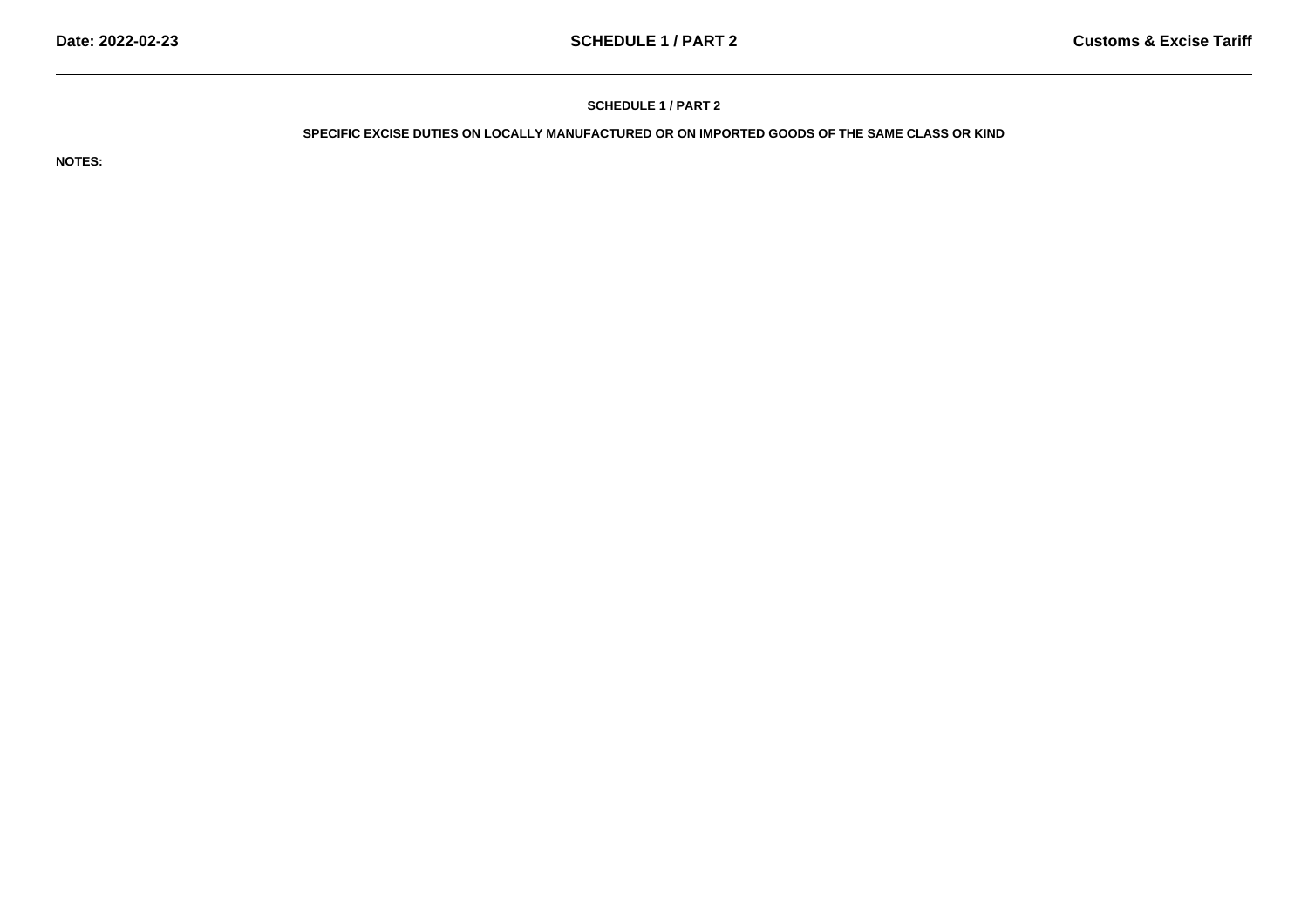#### **SCHEDULE 1 / PART 2 / SECTION A**

# **SECTION A**

### **SPECIFIC EXCISE DUTIES ON LOCALLY MANUFACTURED OR ON IMPORTED GOODS OF THE SAME CLASS OR KIND**

#### NOTES:

- 1.Any rate of specific excise duty specified in this Section in respect of any goods shall apply to any such goods which are manufactured in the Republic or shall apply to imported goods of the same class or kind.
- 2.Beer in retail packings may not be removed from one manufacturing warehouse to another such warehouse.
- 3.If duty should become payable on any beer which is in a process of manufacture, such duty shall be calculated according to the registered strength and quantity of the final product.
- 4.The goods specified in item nos. 104.30.01, 104.30.05, 104.30.09 and 104.30.13 are only subject to specific excise duty on imported goods of the same class or kind.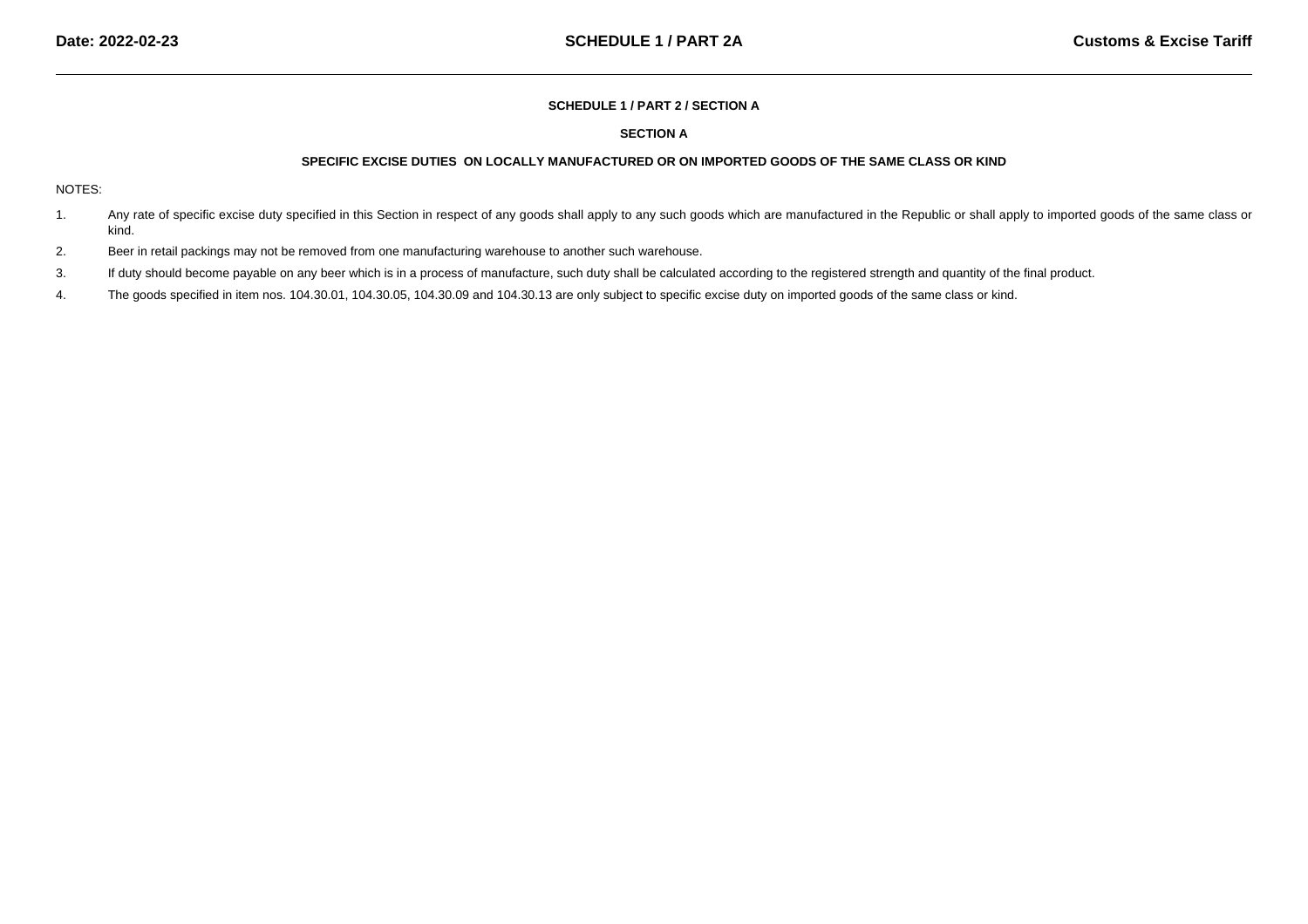| <b>Tariff Item</b> | <b>Tariff</b><br><b>Subheading</b> | <b>Article Description</b>                                                                                                                                                                                                                                                                                                                                                                                                                               | <b>Rate of Excise Duty</b> |  |
|--------------------|------------------------------------|----------------------------------------------------------------------------------------------------------------------------------------------------------------------------------------------------------------------------------------------------------------------------------------------------------------------------------------------------------------------------------------------------------------------------------------------------------|----------------------------|--|
| 104.00             |                                    | PREPARED FOODSTUFFS; BEVERAGES, SPIRITS AND VINEGAR; TOBACCO                                                                                                                                                                                                                                                                                                                                                                                             |                            |  |
| 104.01             | 19.01                              | Malt extract; food preparations of flour, groats, meal, starch or malt extract, not containing cocoa or containing less than 40 per cent by mass of cocoa calculated on a<br>totally defatted basis, not elsewhere specified or included; food preparations of goods of headings 04.01 to 04.04, not containing cocoa or containing less than 5 per<br>cent by mass of cocoa calculated on a totally defatted basis not elsewhere specified or included: |                            |  |
| 104.01.10          | 1901.90.20                         | Traditional African beer powder as defined in Additional Note 1 to Chapter 19                                                                                                                                                                                                                                                                                                                                                                            | 34,7c/kg                   |  |
| 104.10             | 22.03                              | Beer made from malt:                                                                                                                                                                                                                                                                                                                                                                                                                                     |                            |  |
| 104.10.10          | 2203.00.05                         | Traditional African beer as defined in Additional Note 1 to Chapter 22                                                                                                                                                                                                                                                                                                                                                                                   | 7.82c/li                   |  |
| 104.10.20          | 2203.00.90                         | Other                                                                                                                                                                                                                                                                                                                                                                                                                                                    | R121.41/li aa              |  |
| 104.15             | 22.04                              | Wine of fresh grapes, including fortified wines; grape must (excluding that of heading 20.09):                                                                                                                                                                                                                                                                                                                                                           |                            |  |
| 104.15.01          | 2204.10                            | Sparkling wine                                                                                                                                                                                                                                                                                                                                                                                                                                           | R16.52/li                  |  |
| 104.15             | 2204.21                            | In containers holding 2 li or less:                                                                                                                                                                                                                                                                                                                                                                                                                      |                            |  |
| 104.15             | 2204.21.4                          | <b>Unfortified wine:</b>                                                                                                                                                                                                                                                                                                                                                                                                                                 |                            |  |
| 104.15.03          | 2204.21.41                         | With an alcoholic strength of at least 4.5 per cent by volume but not exceeding 16.5 per cent by vol.                                                                                                                                                                                                                                                                                                                                                    | R4.96/li                   |  |
| 104.15.04          | 2204.21.42                         | Other                                                                                                                                                                                                                                                                                                                                                                                                                                                    | R245.15/li aa              |  |
| 104.15             | 2204.21.5                          | <b>Fortified wine:</b>                                                                                                                                                                                                                                                                                                                                                                                                                                   |                            |  |
| 104.15.05          | 2204.21.51                         | With an alcoholic strength of at least 15 per cent by volume but not exceeding 22 per cent by vol.                                                                                                                                                                                                                                                                                                                                                       | R8.36/li                   |  |
| 104.15.06          | 2204.21.52                         | Other                                                                                                                                                                                                                                                                                                                                                                                                                                                    | R245.15/li aa              |  |
| 104.15             | 2204.22                            | In containers holding more than 2 li but not more than 10 li:                                                                                                                                                                                                                                                                                                                                                                                            |                            |  |
| 104.15             | 2204.22.4                          | <b>Unfortified wine:</b>                                                                                                                                                                                                                                                                                                                                                                                                                                 |                            |  |
| 104.15.13          | 2204.22.41                         | With an alcoholic strength of at least 4.5 per cent by volume but not exceeding 16.5 per cent by vol.                                                                                                                                                                                                                                                                                                                                                    | R4.96/li                   |  |
| 104.15.15          | 2204.22.42                         | Other                                                                                                                                                                                                                                                                                                                                                                                                                                                    | R245.15/li aa              |  |
| 104.15             | 2204.22.5                          | <b>Fortified wine:</b>                                                                                                                                                                                                                                                                                                                                                                                                                                   |                            |  |
| 104.15.17          | 2204.22.51                         | With an alcoholic strength of at least 15 per cent by volume but not exceeding 22 per cent by vol.                                                                                                                                                                                                                                                                                                                                                       | R8.36/li                   |  |
| 104.15.19          | 2204.22.52                         | Other                                                                                                                                                                                                                                                                                                                                                                                                                                                    | R245.15/li aa              |  |
| 104.15             | 2204.29                            | Other:                                                                                                                                                                                                                                                                                                                                                                                                                                                   |                            |  |
| 104.15             | 2204.29.4                          | <b>Unfortified wine:</b>                                                                                                                                                                                                                                                                                                                                                                                                                                 |                            |  |
| 104.15.21          | 2204.29.41                         | With an alcoholic strength of at least 4.5 per cent by volume but not exceeding 16.5 per cent by vol.                                                                                                                                                                                                                                                                                                                                                    | R4.96/li                   |  |
| 104.15.23          | 2204.29.42                         | Other                                                                                                                                                                                                                                                                                                                                                                                                                                                    | R245.15/li aa              |  |
| 104.15             | 2204.29.5                          | <b>Fortified wine:</b>                                                                                                                                                                                                                                                                                                                                                                                                                                   |                            |  |
| 104.15.25          | 2204.29.51                         | With an alcoholic strength of at least 15 per cent by volume but not exceeding 22 per cent by vol.                                                                                                                                                                                                                                                                                                                                                       | R8.36/li                   |  |
| 104.15.27          | 2204.29.52                         | Other                                                                                                                                                                                                                                                                                                                                                                                                                                                    | R245.15/li aa              |  |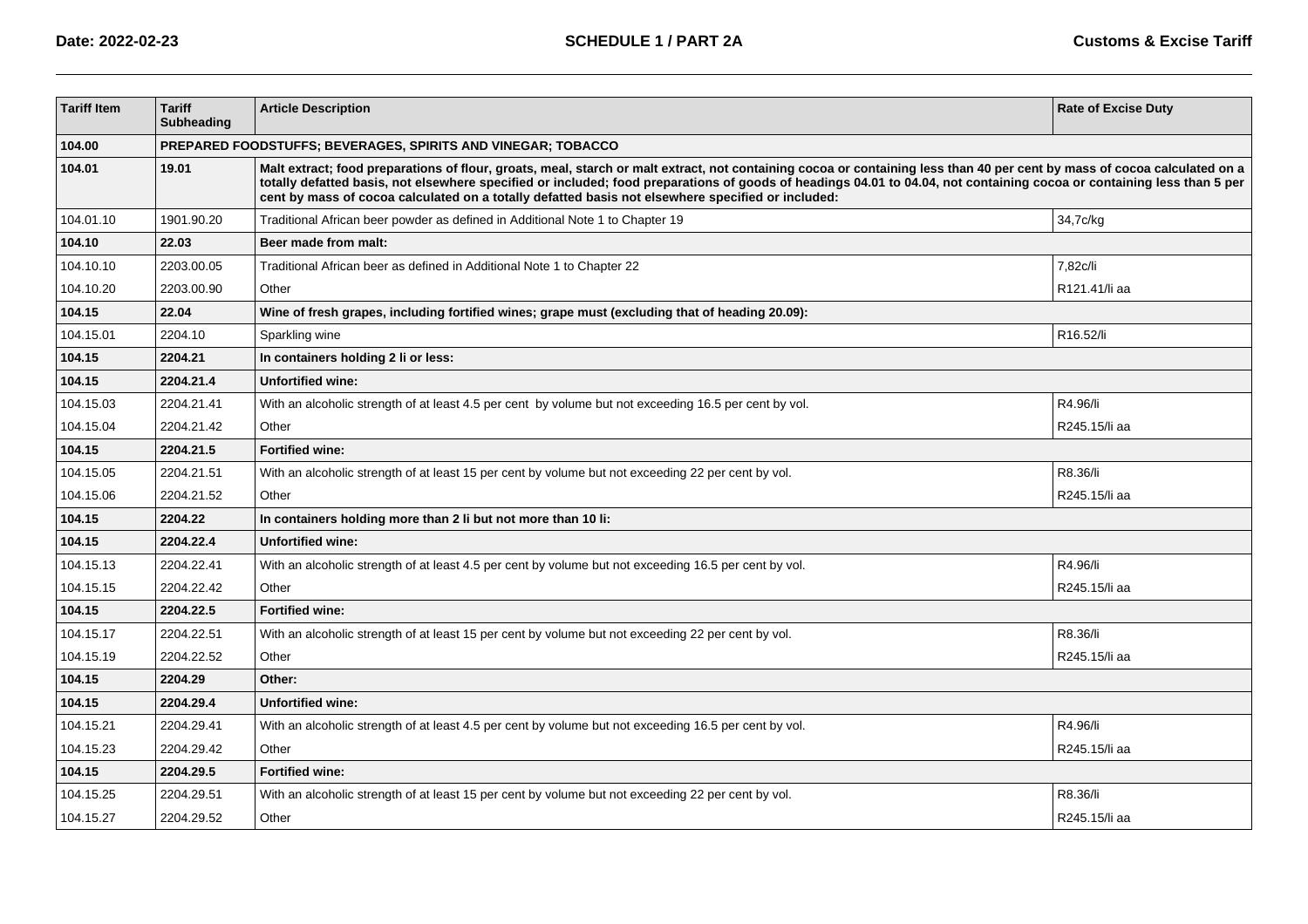| <b>Tariff Item</b> | <b>Tariff</b><br><b>Subheading</b> | <b>Article Description</b>                                                                                                                                                                                                                                         | <b>Rate of Excise Duty</b> |  |
|--------------------|------------------------------------|--------------------------------------------------------------------------------------------------------------------------------------------------------------------------------------------------------------------------------------------------------------------|----------------------------|--|
| 104.16             | 22.05                              | Vermouth and other wine of fresh grapes flavoured with plants or aromatic substances:                                                                                                                                                                              |                            |  |
| 104.16             | 2205.10                            | In containers holding 2 li or less:                                                                                                                                                                                                                                |                            |  |
| 104.16.01          | 2205.10.10                         | Sparkling                                                                                                                                                                                                                                                          | R16.52/li                  |  |
| 104.16             | 2205.10.2                          | Unfortified:                                                                                                                                                                                                                                                       |                            |  |
| 104.16.03          | 2205.10.21                         | With an alcoholic strength of at least 4.5 per cent by volume but not exceeding 15 per cent by vol.                                                                                                                                                                | R4.96/li                   |  |
| 104.16.04          | 2205.10.22                         | Other                                                                                                                                                                                                                                                              | R245.15/li aa              |  |
| 104.16             | 2205.10.3                          | Fortified:                                                                                                                                                                                                                                                         |                            |  |
| 104.16.05          | 2205.10.31                         | With an alcoholic strength of at least 15 per cent by volume but not exceeding 22 per cent by vol.                                                                                                                                                                 | R8.36/li                   |  |
| 104.16.06          | 2205.10.32                         | Other                                                                                                                                                                                                                                                              | R245.15/li aa              |  |
| 104.16             | 2205.90                            | Other:                                                                                                                                                                                                                                                             |                            |  |
| 104.16             | 2205.90.2                          | Unfortified:                                                                                                                                                                                                                                                       |                            |  |
| 104.16.09          | 2205.90.21                         | With an alcoholic strength of at least 4.5 per cent by volume but not exceeding 15 per cent by vol.                                                                                                                                                                | R4.96/li                   |  |
| 104.16.10          | 2205.90.22                         | Other                                                                                                                                                                                                                                                              | R245.15/li aa              |  |
| 104.16             | 2205.90.3                          | Fortified:                                                                                                                                                                                                                                                         |                            |  |
| 104.16.11          | 2205.90.31                         | With an alcoholic strength of at least 15 per cent by volume but not exceeding 22 per cent by vol.                                                                                                                                                                 | R8.36/li                   |  |
| 104.16.12          | 2205.90.32                         | Other                                                                                                                                                                                                                                                              | R245.15/li aa              |  |
| 104.17             | 22.06                              | Other fermented beverages (for example, cider, perry, mead, saké); mixtures of fermented beverages and mixtures of fermented beverages and non-alcoholic<br>beverages, not elsewhere specified or included:                                                        |                            |  |
| 104.17.03          | 2206.00.05                         | Sparkling fermented fruit or mead beverages; mixtures of sparkling fermented beverages derived from the fermentation of fruit or honey;<br>mixtures of sparkling fermented fruit or mead beverages and non-alcoholic beverages                                     | R16.52/li                  |  |
| 104.17.05          | 2206.00.15                         | Traditional African beer as defined in Additional Note 1 to Chapter 22                                                                                                                                                                                             | 7,82c/li                   |  |
| 104.17.07          | 2206.00.17                         | Other fermented beverages, unfortified, with an alcoholic strength of less than 2.5 per cent by volume                                                                                                                                                             | R121.41/li aa              |  |
| 104.17.09          | 2206.00.19                         | Other fermented beverages of non-malted cereal grains, unfortified, with an alcoholic strength of at least 2.5 per cent by volume but not<br>exceeding 9 per cent by vol.                                                                                          | R121.41/li aa              |  |
| 104.17.11          | 2206.00.21                         | Other mixtures of fermented beverages of non-malted cereal grains and non-alcoholic beverages, unfortified, with an alcoholic strength of at   R121.41/li aa<br>least 2.5 per cent by volume but not exceeding 9 per cent by vol.                                  |                            |  |
| 104.17.15          | 2206.00.81                         | Other fermented apple or pear beverages, unfortified, with an alcoholic strength of at least 2.5 per cent by volume but not exceeding 15 per<br>cent by vol.                                                                                                       | R121.41/li aa              |  |
| 104.17.16          | 2206.00.82                         | Other fermented fruit beverages and mead beverages, including mixtures of fermented beverages derived from the fermentation of fruit or<br>honey, unfortified, with an alcoholic strength of at least 2.5 per cent by volume but not exceeding 15 per cent by vol. | R121.41/li aa              |  |
| 104.17.17          | 2206.00.83                         | Other fermented apple or pear beverages, fortified, with an alcoholic strength of at least 15 per cent by volume but not exceeding 23 per cent<br>by vol.                                                                                                          | R98.06/li aa               |  |
| 104.17.21          | 2206.00.84                         | Other fermented fruit beverages and mead beverages including mixtures of fermented beverages derived from the fermentation of fruit or<br>honey, fortified, with an alcoholic strength of at least 15 per cent by volume not exceeding 23 per cent by vol.         | R98.06/li aa               |  |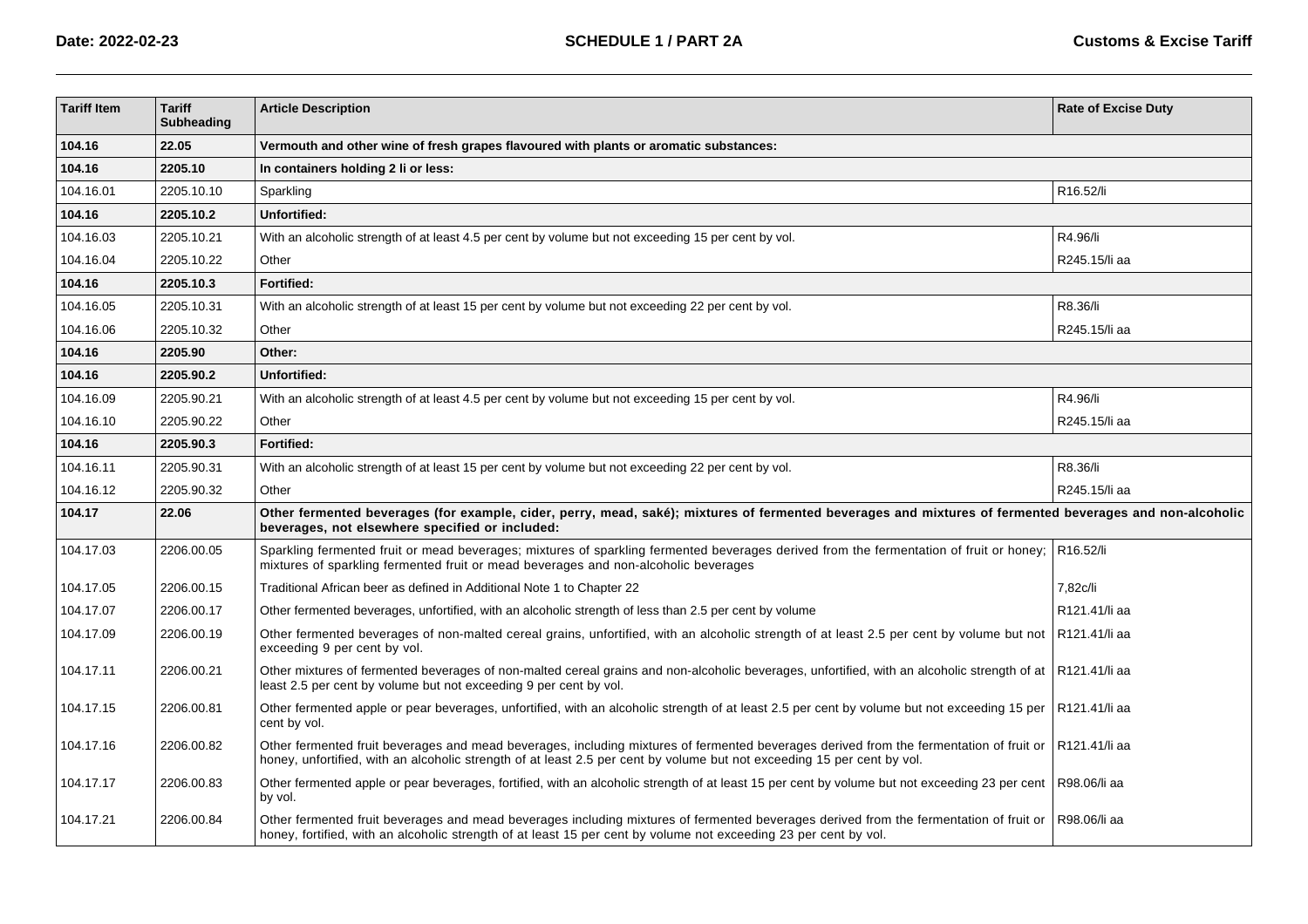| <b>Tariff Item</b> | <b>Tariff</b><br>Subheading | <b>Article Description</b>                                                                                                                                                                           | <b>Rate of Excise Duty</b> |  |
|--------------------|-----------------------------|------------------------------------------------------------------------------------------------------------------------------------------------------------------------------------------------------|----------------------------|--|
| 104.17.22          | 2206.00.85                  | Other mixtures of fermented fruit or mead beverages and non-alcoholic beverages, unfortified, with an alcoholic strength of at least 2.5 per<br>cent by volume but not exceeding 15 per cent by vol. | R121.41/li aa              |  |
| 104.17.25          | 2206.00.87                  | Other mixtures of fermented fruit or mead beverages and non-alcoholic beverages, fortified, with an alcoholic strength of at least 15 per cent<br>by volume but not exceeding 23 per cent by vol.    | R98.06/li aa               |  |
| 104.17.90          | 2206.00.90                  | Other                                                                                                                                                                                                | R245.15/li aa              |  |
| 104.21             | 22.07                       | Undenatured ethyl alcohol of an alcoholic strength by volume of 80 per cent vol. or higher; ethyl alcohol and other spirits, denatured, of any strength:                                             |                            |  |
| 104.21.01          | 2207.10                     | Undenatured ethyl alcohol of an alcoholic strength by volume of 80 per cent vol. or higher                                                                                                           | R245.15/li aa              |  |
| 104.21.03          | 2207.20                     | Ethyl alcohol and other spirits, denatured, of any strength                                                                                                                                          | R245.15/li aa              |  |
| 104.23             | 22.08                       | Undenatured ethyl alcohol of an alcoholic strength by volume of less than 80 per cent vol.; spirits, ligueurs and other spirituous beverages:                                                        |                            |  |
| 104.23             | 2208.20                     | Spirits obtained by distilling grape wine or grape marc:                                                                                                                                             |                            |  |
| 104.23             | 2208.20.1                   | In containers holding 2 li or less:                                                                                                                                                                  |                            |  |
| 104.23.01          | 2208.20.11                  | Brandy as defined in Additional Note 7 to Chapter 22                                                                                                                                                 | R220.63/li aa              |  |
| 104.23.02          | 2208.20.19                  | Other                                                                                                                                                                                                | R245.15/li aa              |  |
| 104.23             | 2208.20.9                   | Other:                                                                                                                                                                                               |                            |  |
| 104.23.03          | 2208.20.91                  | Brandy as defined in Additional Note 7 to Chapter 22                                                                                                                                                 | R220.63/li aa              |  |
| 104.23.04          | 2208.20.99                  | Other                                                                                                                                                                                                | R245.15/li aa              |  |
| 104.23             | 2208.30                     | <b>Whiskies:</b>                                                                                                                                                                                     |                            |  |
| 104.23.05          | 2208.30.10                  | In containers holding 2 li or less                                                                                                                                                                   | R245.15/li aa              |  |
| 104.23.07          | 2208.30.90                  | Other                                                                                                                                                                                                | R245.15/li aa              |  |
| 104.23             | 2208.40                     | Rum and other spirits obtained by distilling fermented sugarcane products:                                                                                                                           |                            |  |
| 104.23.09          | 2208.40.10                  | In containers holding 2 li or less                                                                                                                                                                   | R245.15/li aa              |  |
| 104.23.11          | 2208.40.90                  | Other                                                                                                                                                                                                | R245.15/li aa              |  |
| 104.23             | 2208.50                     | <b>Gin and Geneva:</b>                                                                                                                                                                               |                            |  |
| 104.23.13          | 2208.50.10                  | In containers holding 2 li or less                                                                                                                                                                   | R245.15/li aa              |  |
| 104.23.15          | 2208.50.90                  | Other                                                                                                                                                                                                | R245.15/li aa              |  |
| 104.23             | 2208.60                     | Vodka:                                                                                                                                                                                               |                            |  |
| 104.23.17          | 2208.60.10                  | In containers holding 2 li or less                                                                                                                                                                   | R245.15/li aa              |  |
| 104.23.19          | 2208.60.90                  | Other                                                                                                                                                                                                | R245.15/li aa              |  |
| 104.23             | 2208.70                     | Liqueurs and cordials:                                                                                                                                                                               |                            |  |
| 104.23             | 2208.70.2                   | In containers holding 2 li or less:                                                                                                                                                                  |                            |  |
| 104.23.21          | 2208.70.21                  | With an alcoholic strength by volume exceeding 15 per cent by vol. but not exceeding 23 per cent by vol.                                                                                             | R98.06/li aa               |  |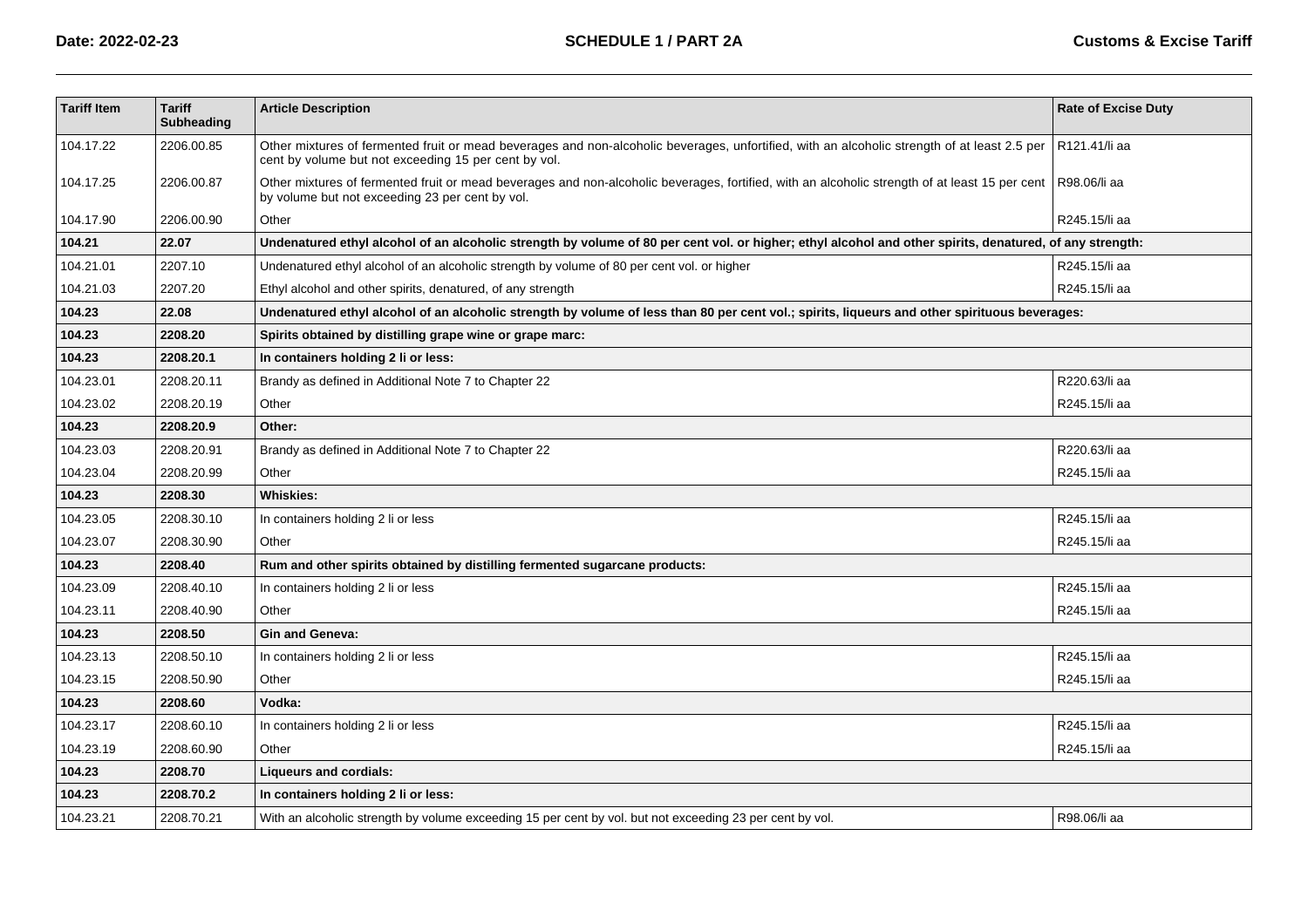| <b>Tariff Item</b> | <b>Tariff</b><br>Subheading | <b>Article Description</b>                                                                                                                | <b>Rate of Excise Duty</b> |  |
|--------------------|-----------------------------|-------------------------------------------------------------------------------------------------------------------------------------------|----------------------------|--|
| 104.23.22          | 2208.70.22                  | Other                                                                                                                                     | R245.15/li aa              |  |
| 104.23             | 2208.70.9                   | Other:                                                                                                                                    |                            |  |
| 104.23.23          | 2208.70.91                  | With an alcoholic strength by volume exceeding 15 per cent by vol. but not exceeding 23 per cent by vol.                                  | R98.06/li aa               |  |
| 104.23.24          | 2208.70.92                  | Other                                                                                                                                     | R245.15/li aa              |  |
| 104.23             | 2208.90                     | Other:                                                                                                                                    |                            |  |
| 104.23             | 2208.90.2                   | In containers holding 2 li or less:                                                                                                       |                            |  |
| 104.23.25          | 2208.90.21                  | With an alcoholic strength by volume exceeding 15 per cent by vol. but not exceeding 23 per cent by vol.                                  | R98.06/li aa               |  |
| 104.23.26          | 2208.90.22                  | Other                                                                                                                                     | R245.15/li aa              |  |
| 104.23             | 2208.90.9                   | Other:                                                                                                                                    |                            |  |
| 104.23.27          | 2208.90.91                  | With an alcoholic strength by volume exceeding 15 per cent by vol. but not exceeding 23 per cent by vol.                                  | R98.06/li aa               |  |
| 104.23.28          | 2208.90.92                  | Other                                                                                                                                     | R245.15/li aa              |  |
| 104.30             | 24.02                       | Cigars, cheroots, cigarillos and cigarettes, of tobacco or of tobacco substitutes:                                                        |                            |  |
| 104.30             | 2402.10                     | Cigars, cheroots and cigarillos, containing tobacco:                                                                                      |                            |  |
| 104.30.01          | 2402.10.10                  | Imported from Switzerland                                                                                                                 | R4 823.22/kg net           |  |
| 104.30.03          | 2402.10.90                  | Other                                                                                                                                     | R4 823.22/kg net           |  |
| 104.30             | 2402.20                     | <b>Cigarettes containing tobacco:</b>                                                                                                     |                            |  |
| 104.30.05          | 2402.20.10                  | Imported from Switzerland                                                                                                                 | R9.91/10cigarettes         |  |
| 104.30.07          | 2402.20.90                  | Other                                                                                                                                     | R9.91/10cigarettes         |  |
| 104.30             | 2402.90.1                   | Cigars, cheroots and cigarillos of tobacco substitutes:                                                                                   |                            |  |
| 104.30.09          | 2402.90.12                  | Imported from Switzerland                                                                                                                 | R4 823.22/kg net           |  |
| 104.30.11          | 2402.90.14                  | Other                                                                                                                                     | R4 823.22/kg net           |  |
| 104.30             | 2402.90.2                   | <b>Cigarettes of tobacco substitutes:</b>                                                                                                 |                            |  |
| 104.30.13          | 2402.90.22                  | Imported from Switzerland                                                                                                                 | R9.91/10cigarettes         |  |
| 104.30.15          | 2402.90.24                  | Other                                                                                                                                     | R9.91/10cigarettes         |  |
| 104.35             | 24.03                       | Other manufactured tobacco and manufactured tobacco substitutes; "homogenised" or "reconstituted" tobacco; tobacco extracts and essences: |                            |  |
| 104.35             | 2403.1                      | Smoking tobacco, whether or not containing tobacco substitutes in any proportions:                                                        |                            |  |
| 104.35.01          | 2403.11                     | Water pipe tobacco specified in Subheading Note 1 to Chapter 24                                                                           | R265.24/kg net             |  |
| 104.35             | 2403.19                     | Other:                                                                                                                                    |                            |  |
| 104.35.02          | 2403.19.10                  | Pipe tobacco in immediate packings of a content of less than 5 kg                                                                         | R265.24/kg net             |  |
| 104.35.03          | 2403.19.20                  | Other pipe tobacco                                                                                                                        | R265.24/kg net             |  |
| 104.35.05          | 2403.19.30                  | Cigarette tobacco                                                                                                                         | R445.57/kg                 |  |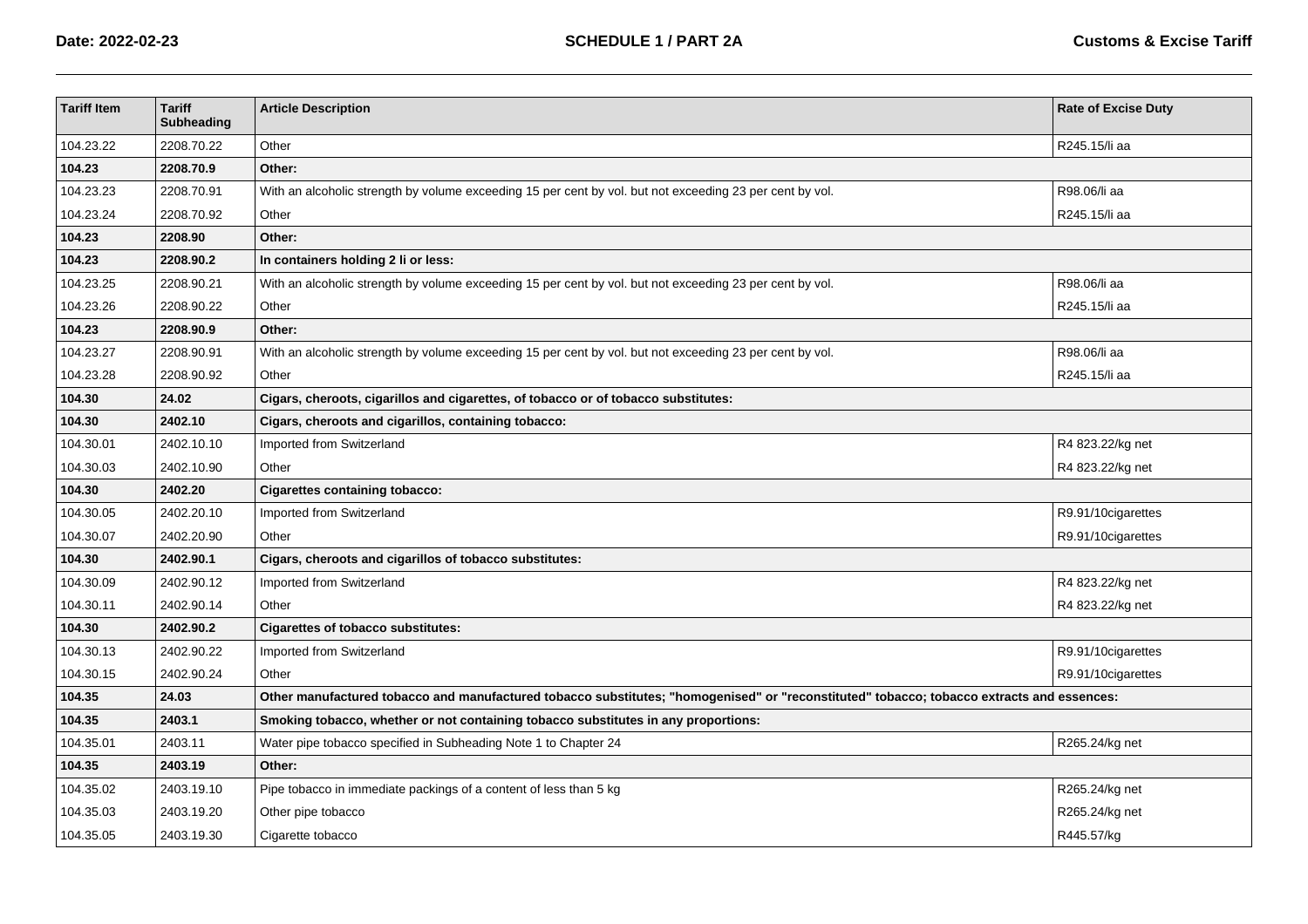| <b>Tariff Item</b> | <b>Tariff</b><br>Subheading | <b>Article Description</b>                                                                                                                                                                                                                                                                            | <b>Rate of Excise Duty</b> |  |
|--------------------|-----------------------------|-------------------------------------------------------------------------------------------------------------------------------------------------------------------------------------------------------------------------------------------------------------------------------------------------------|----------------------------|--|
| 104.35             | 2403.91                     | 'Homogenised" or "reconstituted" tobacco:                                                                                                                                                                                                                                                             |                            |  |
| 104.35.07          | 2403.91.20                  | Imported from Switzerland                                                                                                                                                                                                                                                                             | R929.33/kg                 |  |
| 104.35.09          | 2403.91.80                  | Other                                                                                                                                                                                                                                                                                                 | R929.33/kg                 |  |
| 104.35             | 2403.99                     | Other:                                                                                                                                                                                                                                                                                                |                            |  |
| 104.35.15          | 2403.99.30                  | Other cigarette tobacco substitutes                                                                                                                                                                                                                                                                   | R445.57/kg                 |  |
| 104.35.17          | 2403.99.40                  | Other pipe tobacco substitutes                                                                                                                                                                                                                                                                        | R265.24/kg net             |  |
| 104.35.19          | 2403.99.90                  | Other                                                                                                                                                                                                                                                                                                 | R929.33/kg                 |  |
| 104.37             | 24.04                       | Products containing tobacco, reconstituted tobacco, nicotine, or tobacco or nicotine substitutes, intended for inhalation without combustion; other nicotine<br>containing products intended for the intake of nicotine into the human body:                                                          |                            |  |
| 104.37             | 2404.11                     | Containing tobacco or reconstituted tobacco:                                                                                                                                                                                                                                                          |                            |  |
| 104.37             | 2404.11.1                   | Containing reconstituted tobacco:                                                                                                                                                                                                                                                                     |                            |  |
| 104.37.01          | 2404.11.11                  | Imported from Switzerland, put up for retail sale in the form of sticks                                                                                                                                                                                                                               | R7.43/10sticks             |  |
| 104.37.03          | 2404.11.13                  | Imported from Switzerland, other                                                                                                                                                                                                                                                                      | R929.33/kg                 |  |
| 104.37.05          | 2404.11.15                  | Other, put up for retail sale in the form of sticks                                                                                                                                                                                                                                                   | R7.43/10sticks             |  |
| 104.37.07          | 2404.11.19                  | Other                                                                                                                                                                                                                                                                                                 | R929.33/kg                 |  |
| 104.37             | 2404.11.9                   | Other:                                                                                                                                                                                                                                                                                                |                            |  |
| 104.37.11          | 2404.11.91                  | Put up for retail sale in the form of sticks                                                                                                                                                                                                                                                          | R7.43/10sticks             |  |
| 104.37.13          | 2404.11.99                  | Other                                                                                                                                                                                                                                                                                                 | R929.33/kg                 |  |
| 104.37             | 2404.19                     | Other:                                                                                                                                                                                                                                                                                                |                            |  |
| 104.37.15          | 2404.19.20                  | Other, put up for retail sale in the form of sticks                                                                                                                                                                                                                                                   | R7.43/10sticks             |  |
| 104.37.17          | 2404.19.90                  | Other                                                                                                                                                                                                                                                                                                 | R929.33/kg                 |  |
| 105.00             | <b>MINERAL PRODUCTS</b>     |                                                                                                                                                                                                                                                                                                       |                            |  |
| 105.10             | 27.10                       | Petroleum oils and oils obtained from bituminous minerals (excluding crude); preparations not elsewhere specified or included, containing by mass 70 per cent or<br>more of petroleum oils or of oils obtained from bituminous minerals, these oils being the basic constituents of the preparations: |                            |  |
| 105.10             | 2710.12                     | Light oils and preparations:                                                                                                                                                                                                                                                                          |                            |  |
| 105.10.03          | 2710.12.02                  | Petrol, as defined in Additional Note 1(b) to Chapter 27                                                                                                                                                                                                                                              | 3,909c/li                  |  |
| 105.10.09          | 2710.12.07                  | Aviation kerosene, as defined in Additional Note 1(d) to Chapter 27                                                                                                                                                                                                                                   | free                       |  |
| 105.10.13          | 2710.12.15                  | Illuminating kerosene, as defined in Additional Note 1(f) to Chapter 27, marked                                                                                                                                                                                                                       | free                       |  |
| 105.10.15          | 2710.12.26                  | Illuminating kerosene, as defined in Additional Note 1(f) to Chapter 27, unmarked                                                                                                                                                                                                                     | 3,817c/li                  |  |
| 105.10.17          | 2710.12.30                  | Distillate fuel, as defined in Additional Note 1(g) to Chapter 27                                                                                                                                                                                                                                     | 3.817c/li                  |  |
| 105.10.19          | 2710.12.37                  | Specified aliphatic hydrocarbon solvents, as defined in Additional Note 1(ij) to Chapter 27, marked                                                                                                                                                                                                   | free                       |  |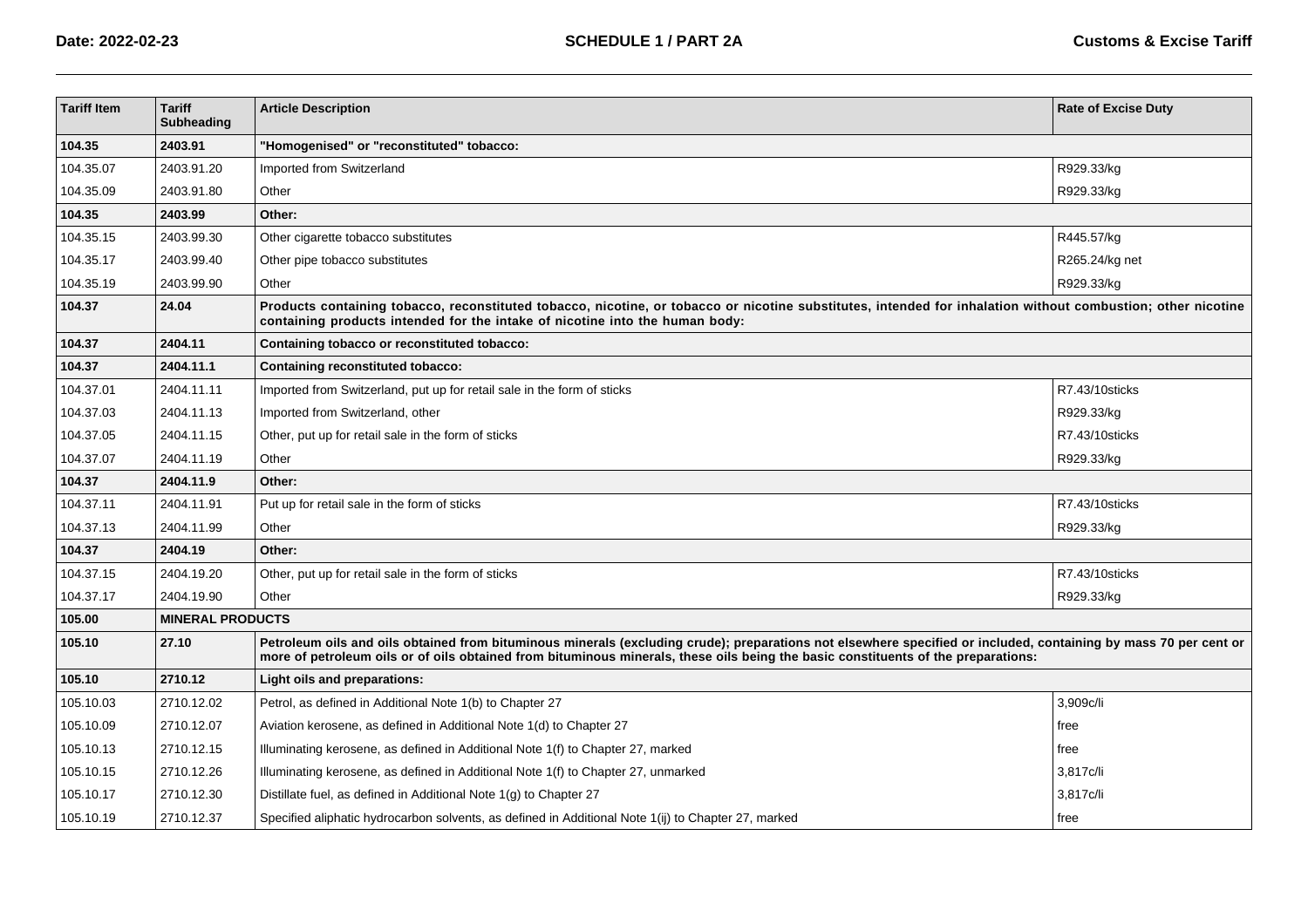| <b>Tariff Item</b> | <b>Tariff</b><br><b>Subheading</b> | <b>Article Description</b>                                                                                                                                                                                                                                                                                               | <b>Rate of Excise Duty</b> |  |
|--------------------|------------------------------------|--------------------------------------------------------------------------------------------------------------------------------------------------------------------------------------------------------------------------------------------------------------------------------------------------------------------------|----------------------------|--|
| 105.10.21          | 2710.12.39                         | Specified aliphatic hydrocarbon solvents, as defined in Additional Note 1(ij) to Chapter 27, unmarked                                                                                                                                                                                                                    | 3.817c/li                  |  |
| 106.00             |                                    | PRODUCTS OF THE CHEMICAL OR ALLIED INDUSTRIES                                                                                                                                                                                                                                                                            |                            |  |
| 106.10             | 29.03                              | Halogenated derivatives of hydrocarbons:                                                                                                                                                                                                                                                                                 |                            |  |
| 106.10.02          | 2903.14                            | Carbon tetrachloride                                                                                                                                                                                                                                                                                                     | 500c/kg                    |  |
| 106.10.04          | 2903.19.10                         | 1,1,1-Trichloroethane (methyl chloroform)                                                                                                                                                                                                                                                                                | 500c/kg                    |  |
| 106.10.05          | 2903.76                            | Bromochlorodifluoromethane, bromotrifluoromethane and dibromotetrafluoroethanes                                                                                                                                                                                                                                          | 500c/kg                    |  |
| 106.10.06          | 2903.77.05                         | Trichlorofluoromethane                                                                                                                                                                                                                                                                                                   | 500c/kg                    |  |
| 106.10.08          | 2903.77.10                         | Dichlorodifluoromethane                                                                                                                                                                                                                                                                                                  | 500c/kg                    |  |
| 106.10.10          | 2903.77.15                         | Trichlorotrifluoroethanes                                                                                                                                                                                                                                                                                                | 500c/kg                    |  |
| 106.10.12          | 2903.77.20                         | Dichlorotetrafluoroethanes and chloropentafluoroethane                                                                                                                                                                                                                                                                   | 500c/kg                    |  |
| 106.10.14          | 2903.77.25                         | Chlorotrifluoromethane                                                                                                                                                                                                                                                                                                   | 500c/kg                    |  |
| 106.10.16          | 2903.77.30                         | Pentachlorofluoroethane                                                                                                                                                                                                                                                                                                  | 500c/kg                    |  |
| 106.10.18          | 2903.77.35                         | Tetrachlorodifluoroethanes                                                                                                                                                                                                                                                                                               | 500c/kg                    |  |
| 106.10.20          | 2903.77.40                         | Heptachlorofluoropropanes                                                                                                                                                                                                                                                                                                | 500c/kg                    |  |
| 106.10.22          | 2903.77.45                         | Hexachlorodifluoropropanes                                                                                                                                                                                                                                                                                               | 500c/kg                    |  |
| 106.10.24          | 2903.77.50                         | Pentachlorotrifluoropropane                                                                                                                                                                                                                                                                                              | 500c/kg                    |  |
| 106.10.26          | 2903.77.55                         | Tetrachlorotetrafluoropropanes                                                                                                                                                                                                                                                                                           | 500c/kg                    |  |
| 106.10.28          | 2903.77.60                         | Trichloropentafluoropropanes                                                                                                                                                                                                                                                                                             | 500c/kg                    |  |
| 106.10.30          | 2903.77.65                         | Dichlorohexafluoropropanes                                                                                                                                                                                                                                                                                               | 500c/kg                    |  |
| 106.10.32          | 2903.77.70                         | Chloroheptafluoropropanes                                                                                                                                                                                                                                                                                                | 500c/kg                    |  |
| 106.20             | 38.24                              | Prepared binders for foundry moulds or cores; chemical products and preparations of the chemical or allied industries (including those consisting of mixtures of<br>natural products), not elsewhere specified or included; residual products of the chemical or allied industries, not elsewhere specified or included: |                            |  |
| 106.50             | 38.27                              | Mixtures containing halogenated derivatives of methane, ethane or propane, not elsewhere specified or included:                                                                                                                                                                                                          |                            |  |
| 106.50             | 3827.1                             | Containing chlorofluorocarbons (CFCs), whether or not containing hydrochlorofluorocarbons (HCFCs), perfluorocarbons (PFCs) or hydrofluorocarbons (HFCs);<br>containing hydrobromofluorocarbons (HBFCs); containing carbon tetrachloride; containing 1,1,1-trichloroethane (methyl chloroform):                           |                            |  |
| 106.50             | 3827.11                            | Containing chlorofluorocarbons (CFCs), whether or not containing hydrochlorofluorocarbons (HCFCs), perfluorocarbons (PFCs) or hydrofluorocarbons (HFCs):                                                                                                                                                                 |                            |  |
| 106.50.03          | 3827.11.05                         | Containing acyclic hydrocarbons, perhalogenated only with fluorine<br>and chlorine (excluding those containing chlorodifluoromethane,<br>dichlorodifluoromethane or trichlorofluoromethane)                                                                                                                              | 500c/kg                    |  |
| 106.50.06          | 3827.11.11                         | Containing dichlorodifluoromethane and 1,1-difluoroethane (R-500)                                                                                                                                                                                                                                                        | 500c/kg                    |  |
| 106.50.07          | 3827.11.13                         | Containing chlorodifluoromethane and chloropentafluoroethane (R-502)                                                                                                                                                                                                                                                     | 500c/kg                    |  |
| 106.50.15          | 3827.11.80                         | Other, containing dichlorodifluoromethane or trichlorofluoromethane                                                                                                                                                                                                                                                      | 500c/kg                    |  |